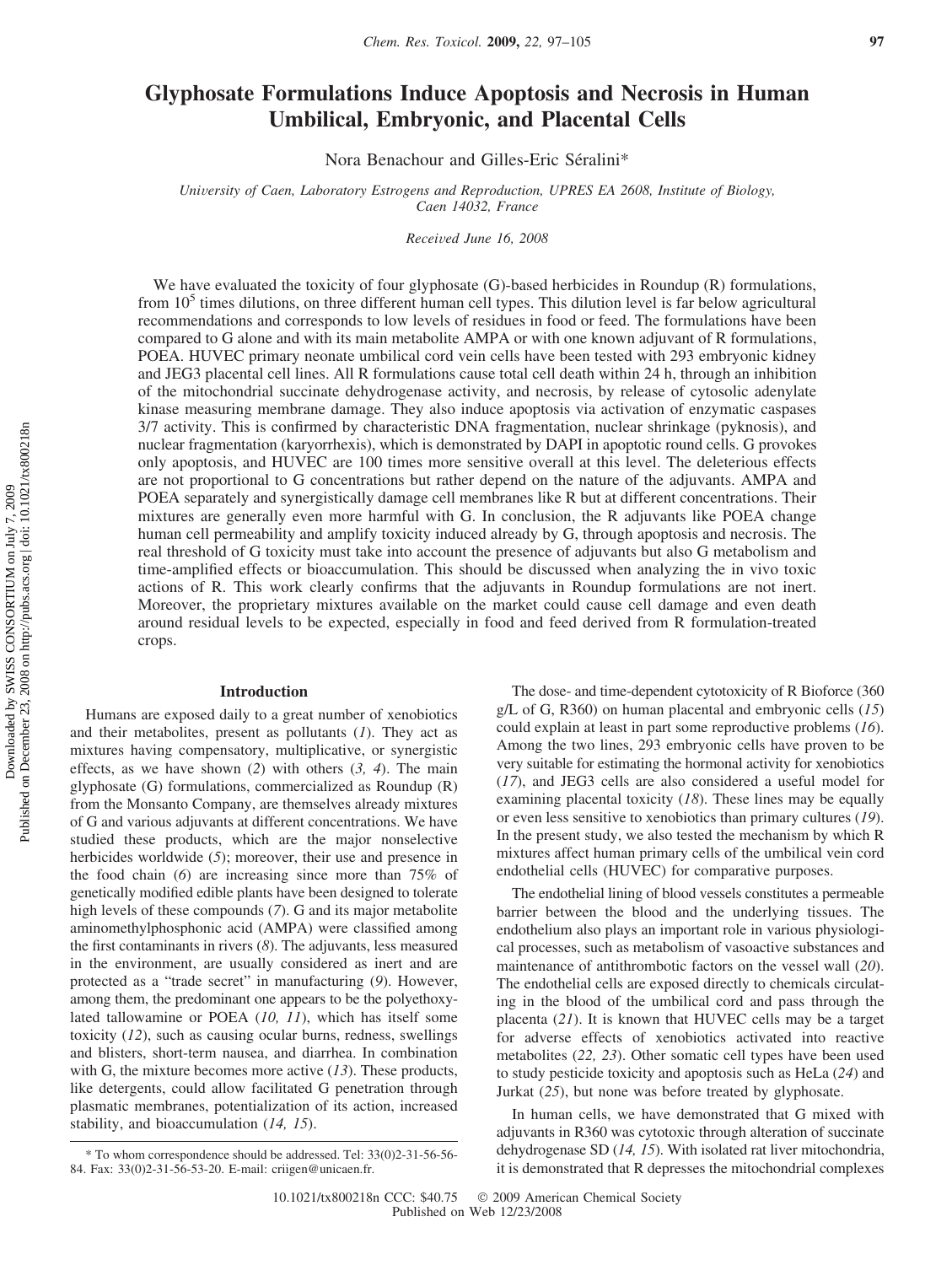

**Figure 1.** Cytotoxic effects of four Roundup formulations (R) on three human cell types. The R (from 10 to  $2 \times 10^4$  ppm) contain different glyphosate (G) concentrations (7.2, 360, 400, or 450 g/L) and adjuvants. G alone was used as control at equivalent quantities to R360 and at similar pH 5.8. The cells were either primary from neonate umbilical cord (HUVEC) or lines from embryo (293) or placenta (JEG3). The actions on the mitochondrial succinate dehydrogenase (SD) activity (cellular viability in %, A) and on the release of cytoplasmic adenylate kinase (AK) activity [cell death in relative luminescence units (RLU), B] were compared in serum-free medium after 24 h of exposure. The 50% lethal dose (LD<sub>50</sub>) is indicated by a dashed line. SEs are shown in all instances  $(n = 12)$ .

II (SD) and III (*26*). In sea urchin eggs, R deteriorated cell cycle checkpoints, and G with its adjuvants inhibited hatching enzyme transcription synergistically (*27, 28*). Recently, it was shown in this model to activate the DNA damage checkpoint CDK1/ cycline B of the first cell cycle of development (*29, 30*) for commitment to cell death by apoptosis in the case of failure of DNA repair.

This work focuses on the cell death mechanism in human cells induced by four different G formulations with a large number of agricultural applications. We have chosen Roundup Express (R7.2), Roundup Bioforce or Extra 360 (R360), Roundup Grand Travaux (R400), and Roundup Grand Travaux Plus (R450) at subagricultural dilutions. We tested them on three important enzymatic biomarkers. First, at the membrane level, we measured adenylate kinase (AK) activity after its release in the medium (*31*), revealing cytoplasmic membrane rupture, corresponding to a necrosis and/or a secondary necrosis at the end of apoptosis (*32*). Second, at the mitochondrial respiration level, we measured succinate dehydrogenase (SD) activity (*33*). Third, we tested the cytosolic level with caspase 3 and 7 activities to determine the apoptosis pathway (*34*-*36*) and in situ DNA fragmentation (DAPI). Necrosis is evinced by cytoplasmic swelling, rupture of the plasma membrane, swelling of cytoplasmic organelles (particularly mitochondria), and some condensation of nuclear chromatin, whereas apoptosis is manifested by cytoplasmic and nuclear condensation (pyknosis), nuclear fragmentation (karyorrhexis), normal morphological

appearance of cytoplasmic organelles, and an intact plasma membrane; following nuclear fragmentation, the cell disaggregates into a number of membrane-bound apoptotic bodies (*37, 32*). By contrast, cell death is now known to be perpetrated through a variety of mechanisms. It can be classified into four different types, based upon morphological characteristics: apoptosis (type 1), autophagy (type 2), necrosis (oncosis, type 3), and mitotic catastrophe (*37*).

The three human cell types allowed us to establish not only the differential sensitivity of these models but also the general human cell pathways of G-based pesticides actions from 1 ppm  $(0.0001\%)$ ; these were produced by G itself, its major metabolite AMPA, and the main adjuvant POEA, singly or in combination.

## **Materials and Methods**

**Chemicals.** *N*-Phosphonomethyl glycine (glyphosate, G, PM 169.07) and its major metabolite AMPA (PM 111.04) were purchased from Sigma-Aldrich (Saint Quentin Fallavier, France). Herbicide Roundup formulations (Monsanto, Anvers, Belgium) were available on the market: Roundup Express 7.2 g/L of G, homologation 2010321 (R7.2); Bioforce or Extra 360 at 360 g/L of G, homologation 9800036 (R360); Grands Travaux 400 g/L of G, homologation 8800425 (R400); and Grands Travaux plus 450 g/L of G, homologation 2020448 (R450). A 2% solution of Roundup (1 or 2% is recommended by the company for agricultural use) and an equivalent solution of glyphosate to Roundup Bioforce were prepared in serum-free medium and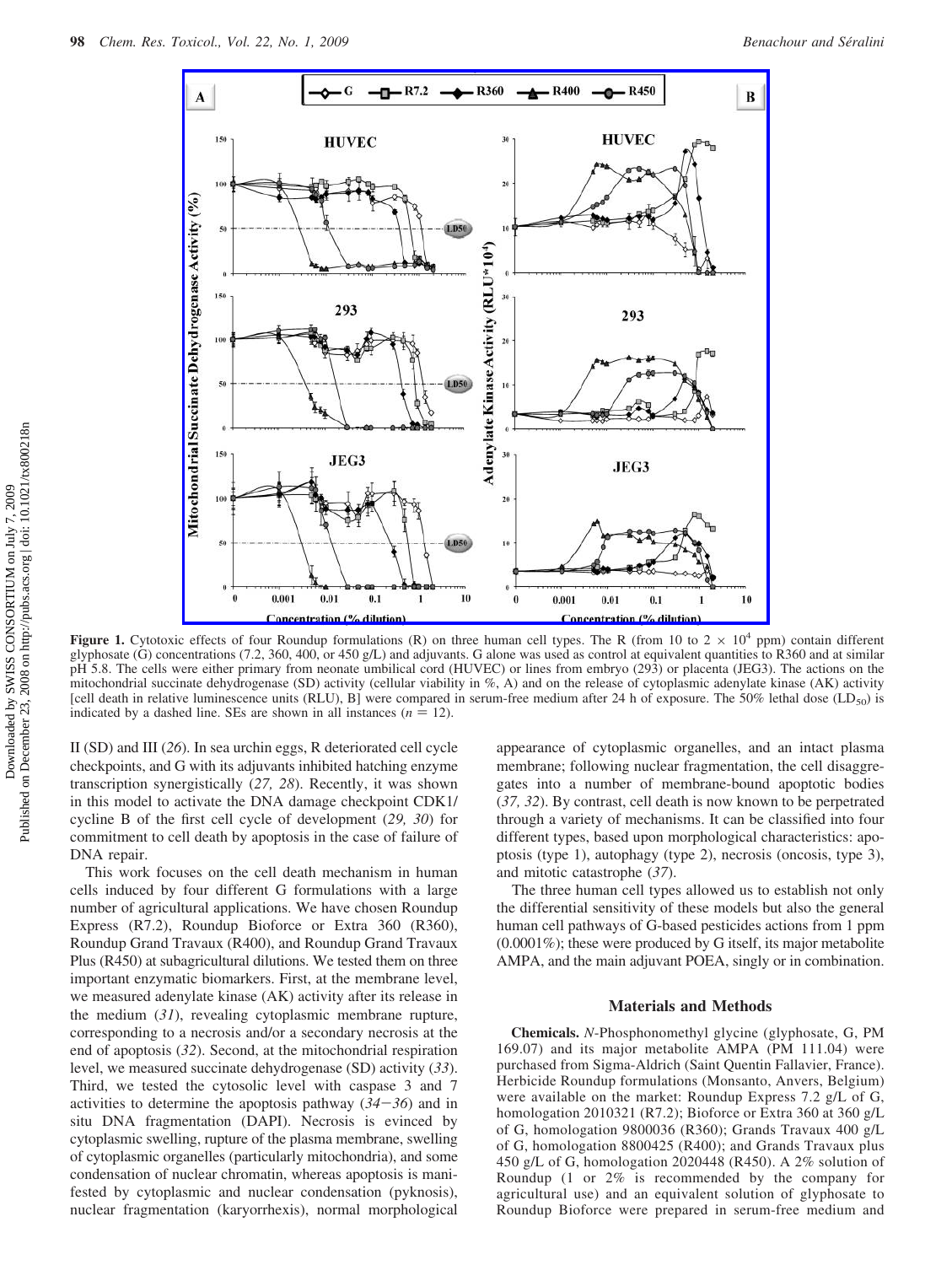

**Figure 2.** Nonlinear dose effects of R formulations. The  $LD_{50}$  (%) measured by SD are compared for the 4 R (see the Figure 1A legend) and G for the three cell types in similar conditions.



**Figure 3.** Cytotoxicity of R adjuvant (POEA) and glyphosate (G) metabolite (AMPA) on three human cell types. G and R360 were used as controls in similar conditions as in Figure 1 (see legend), in comparison to R adjuvant POEA and G metabolite AMPA  $(1-10^5$  ppm). The 50% lethal dose  $(LD_{50})$  is indicated by a dashed line. SEs are shown in all instances ( $n = 12$ ).

adjusted to pH 5.8 of the 2% Roundup Bioforce solution. The major adjuvant of Roundup, polyethoxylated tallowamine (POEA at 785 g/L), was a gift from Pr. Robert Bellé (UMR 7150 CNRS/ UPMC, Station Biologique de Roscoff, France). Successive dilutions were then obtained with serum-free medium. 4′,6′- Diamidino-2-phenylindole, dihydrochloride (DAPI) nucleic acid stain powder was obtained from Lonza (Saint Beauzire, France). 3-(4,5-Dimethylthiazol-2-yl)-2,5-diphenyl tetrazolium bromide (MTT) and all other compounds, otherwise precised, were

obtained from Sigma-Aldrich. MTT was prepared as a 5 mg/ mL stock solution in phosphate-buffered saline, filtered through a  $0.22 \mu$ m filter before use, and diluted to 1 mg/mL in a serumfree medium.

**Cell Cultures. Human Primary Cells.** The human primary cells used in this work were HUVEC (C2519A) provided by Lonza. Cells (passage 5 or 6) were grown according to the supplier, in specific endothelial growth medium EGM-2 SingleQuots (CC-4176) containing hEGF, hydrocortisone, GA-1000 (Gentamicin, Amphoteri-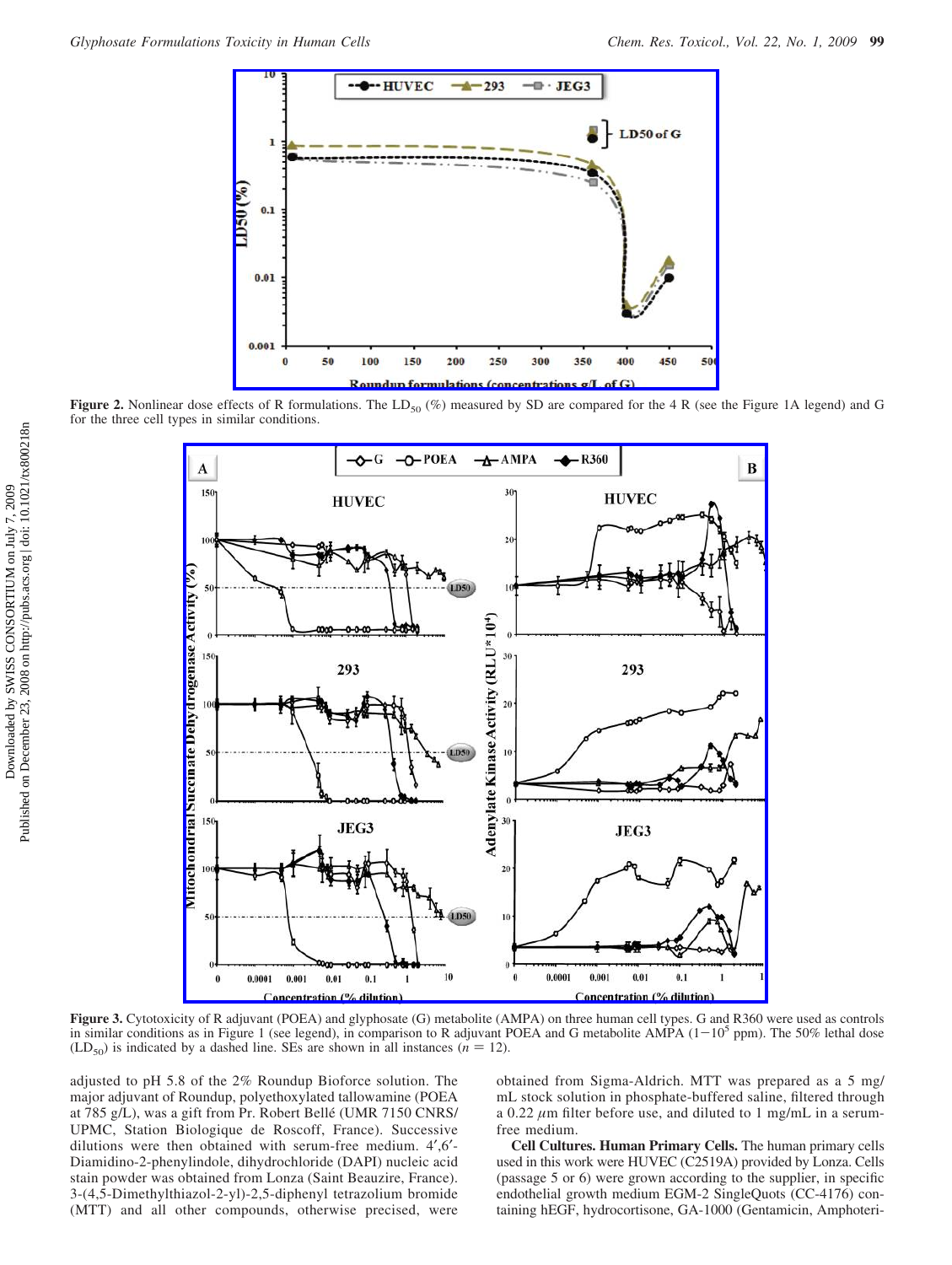

**Figure 4.** Combined effects of G, AMPA, and POEA on three human cell types. The cells were incubated in serum-free medium for 24 h, and the products were tested by pairs to a final concentration, where they are nontoxic alone on succinate dehydrogenase, of 0.05 (HUVEC) and 0.5% (293,  $JEG3$ ). Results of cellular death are evaluated through AK activity in relative units in comparison to nontreated cells (control = 1), and values are blank-subtracted (blank = no AK); see the Materials and Methods. R360 and G are used as controls. SEs are shown in all instances ( $n = 16$ ;  $**_p < 0.01$ .

cin-B), FBS (fetal bovine serum), VEGF, hFGF-B, R3-IGF-1, ascorbic acid, and heparin. Fifty thousand cells per well were grown at 37 °C (5% CO<sub>2</sub>, 95% air) over a 24 h period to 80% confluence in 48 well plates and were washed with serum-free EGM-2.

**Human Cell Lines.** The human embryonic kidney 293 cell line (ECACC 85120602) and the human choriocarcinoma-derived placental JEG3 cell line (ECACC 92120308) were provided by CERDIC (Sophia-Antipolis, France). Cells were grown in phenol red-free Eagle's modified minimum essential medium (EMEM; Abcys, Paris, France) containing 2 mM glutamine, 1% nonessential amino acid, 100 U/mL antibiotics (a mix of penicillin, streptomycin, and fungizone; Lonza), 10 mg/mL of liquid kanamycin (Dominique Dutscher, Brumath, France), and 10% FBS (PAA, les Mureaux, France). The JEG3 cell line was supplemented with 1 mM sodium pyruvate. Fifty thousand cells per well were grown at 37 °C (5%  $CO<sub>2</sub>$ , 95% air) over a 48 h period to 80% confluence in 48 well plates and were washed with serum-free EMEM.

**Cell Treatments.** Cells were exposed for 24 h in serum-free medium to various dilutions of the different treatments including the four Roundup formulations (R7.2, R360, R400, and R450), G, AMPA, or POEA (14 concentrations from 10 ppm to 2%) and, particularly for POEA, were tested at the very low concentrations of 1 and 5 ppm; for AMPA, we tested in addition 4, 6, 8, and 10%. In another case, cells were incubated with G, AMPA, and POEA mixtures by pairs at the final nontoxic dilution on SD of 0.5% on the human cell lines (293 or JEG3) and 0.05% on the human primary cells (HUVEC) in comparison to R360.

For the details, in each cell type, three combinations were studied. For the two cell lines, the first mixture was the combination of G  $(0.4999\%)$  with POEA  $(0.0001\%)$ ; the second was the combination of G  $(0.4\%)$  with AMPA  $(0.1\%)$ , and the third was AMPA  $(0.4999\%)$  plus POEA  $(0.0001\%)$ . For the primary HUVEC cells. the first mixture was G  $(0.04999\%)$  with POEA  $(0.0001\%)$ ; the second was G  $(0.04\%)$  with AMPA  $(0.01\%)$ , and the third was AMPA (0.04999%) plus POEA (0.0001%).

**Cell Death Measurements. Mitochondrial Activity Measurement.** This measure was based on the cleavage of MTT into a blue-colored product (formazan) by the mitochondrial enzyme succinate dehydrogenase (*38, 39, 33*); it was used to evaluate human cell viability. After cell treatments, the supernatants were recovered for the ToxiLight bioassay, and adherent cells were washed with serum-free medium and incubated with 200 *µ*L MTT per well after each treatment. The 48 well plates were incubated for 3 h at 37 °C, and 200 *µ*L of 0.04 N hydrochloric acid-containing isopropanol solution was added to each well. The plates were then vigorously shaken to solubilize the blue formazan crystals formed. The optical density was measured at 570 nm using a luminometer Mithras LB 940 (Berthold, Thoiry, France).

**Cell Membrane Damage Assay.** The bioluminescent ToxiLight bioassay (Lonza) was a nondestructive cytotoxicity highly sensitive assay designed to measure toxicity in mammalian cells and cell lines in culture. It quantitatively measured the release of cytosolic AK from the membranes of damaged cells (*40, 31*). AK is a robust protein present in all eukaryotic cells, which is released into the culture medium when cells die, described as an important necrosis marker. The enzyme actively phosphorylated ADP, and the resultant ATP was then measured using the bioluminescent firefly luciferase reaction with the ToxiLight reagent. After 24 h of different treatments, 50  $\mu$ L of cell supernatants was deposited in 96 well black plates. Then, 50 *µ*L of the AK detection reagent (AKDR) was added by well. Plates were then placed under agitation for 15 min safe from the light, and then, luminescence was measured using the luminometer Mithras LB 940 (Berthold) at 565 nm. The serumfree medium was the negative control, and a positive control was the active reagent AKDR mixed with cells treated in the serumfree medium to determine the basal activity.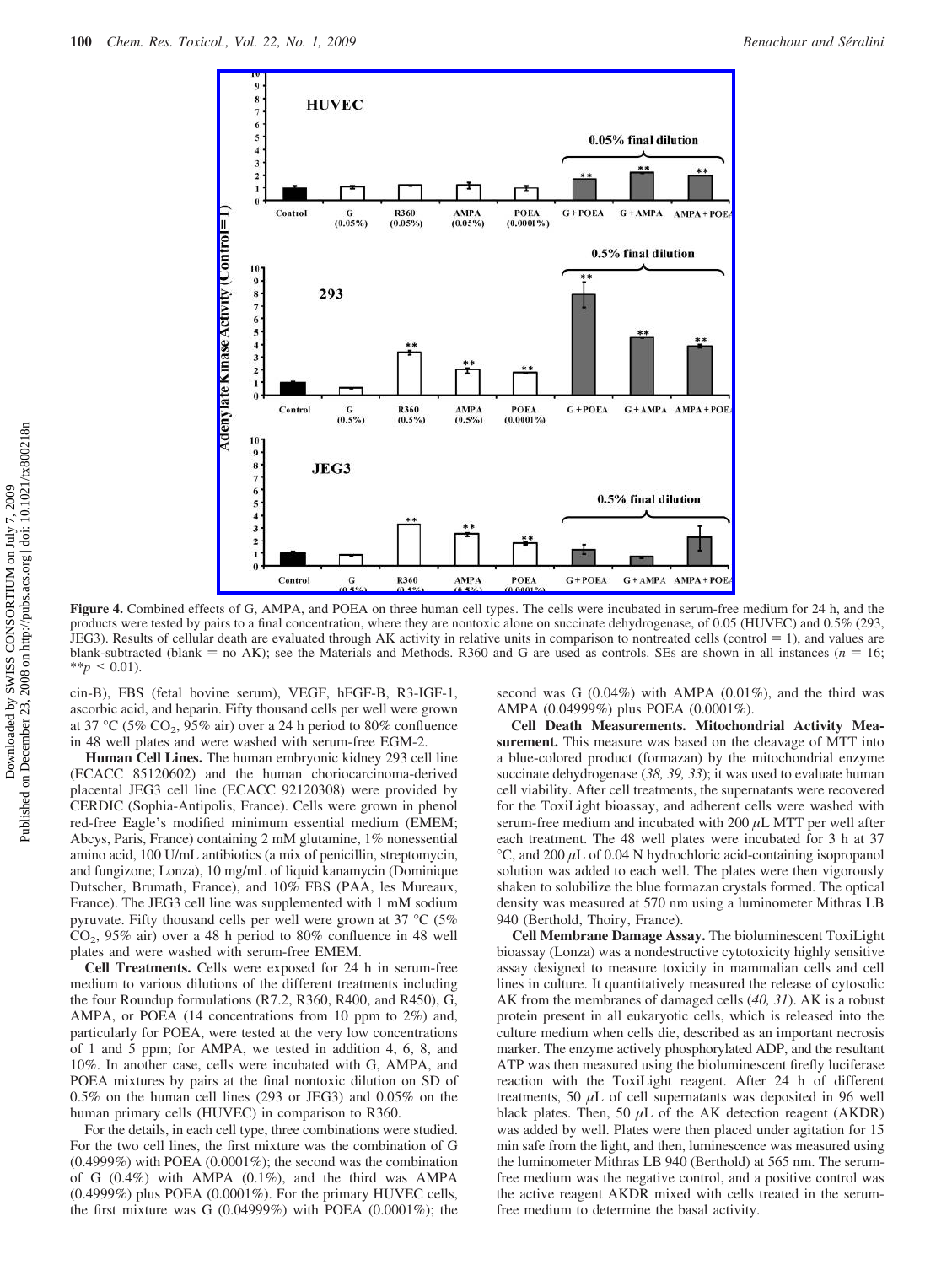

**Figure 5.** Time-dependent apoptosis through caspases 3/7 induction by R and G in three human cell types. R360 and G, at similar concentrations and pH (as in Figure 1), were incubated for 6, 12, 18, or 24 h. The apoptotic pathway was tested by the Caspase-Glo 3/7 assay, and results are presented in relative units to nontreated cells (control  $= 1$ ). SEs are shown in all instances ( $n = 8$ ).

**Apoptotic Cell Death Measurements.** The Caspase-Glo 3/7 assay (Promega, Paris, France) was a luminescent kit designed for automated high-throughput screening of caspases activity or apoptosis. It can measure caspase 3 and 7 activities in purified enzyme preparations or cultures of adherent or suspension cells (*41, 42, 36*). The assay provided a pro-luminescent caspase 3/7 substrate, which contains the tetrapeptide sequence DEVD active group. This substrate was cleaved to release amino-luciferin, a substrate of luciferase used in the production of light. The Caspase-Glo 3/7 reagent was optimized for caspase activity, luciferase activity, and cell lysis. The addition of the single Caspase-Glo 3/7 reagent, in an "add-mix-measure" format, resulted in cell lysis followed by caspase cleavage of the substrate and generation of a "glow type" luminescent signal. The Caspase-Glo 3/7 bioassay was carried out in 96 well white plates.

After cell cultures and their treatments by 50  $\mu$ L of various dilutions, an equal volume of the reagent was added to each well. Plates were then agitated for 15 min safe from the light, to stabilize the light signal before measuring luminescence. Again, the negative control was the serum-free medium, and the positive control was the active reagent mixed with cells treated in the serum-free medium to determine the basal activity of the caspases 3/7. Luminescence was measured using the luminometer Mithras LB 940 (Berthold) at 565 nm.

**Cell Microscopy.** At the end of the 24 h cell treatment, the serum-free medium was removed, and cells were fixed in absolute ethanol-chloroform-acetic acid (6:3:1, v/v/v) for 1 day at  $-20$ °C. Each well was washed with PBS (pH 7.4) and incubated with 1 *µ*g/mL DAPI solution (*43*). Staining of DNA with DAPI was examined with a microscope using a fluorescent mode (model Leïca LMD 6000, Rueil Malmaison, France). Labeled DNA of viable cells was scattered throughout the nucleus, and bright condensation of chromatin revealed apoptotic cells (magnification,  $400 \times$ ). At the end of the cell treatment, the microphotographs (magnification,  $100\times$ ; blue filter) of cells without coloration were also obtained with the Leïca Microscopy Systems (model Leïca DC 100, Germany).

**Statistical Analysis.** The experiments were repeated at least three times during different weeks on three independent cultures each time. All data were presented as the means  $\pm$  standard errors (SEs). Statistical differences were determined by a Student's *t* test using significant levels of 0.01 (\*\*).

# **Results**

We have studied for the first time the mechanism of cellular action of different R on human cells, from placenta, embryonic kidney, and neonate. The first surprising results show that the four R herbicides and G cause cellular death for all types of human cells, with comparable toxicity for each one but at different concentrations. For instance, 20 ppm for R400 at 24 h,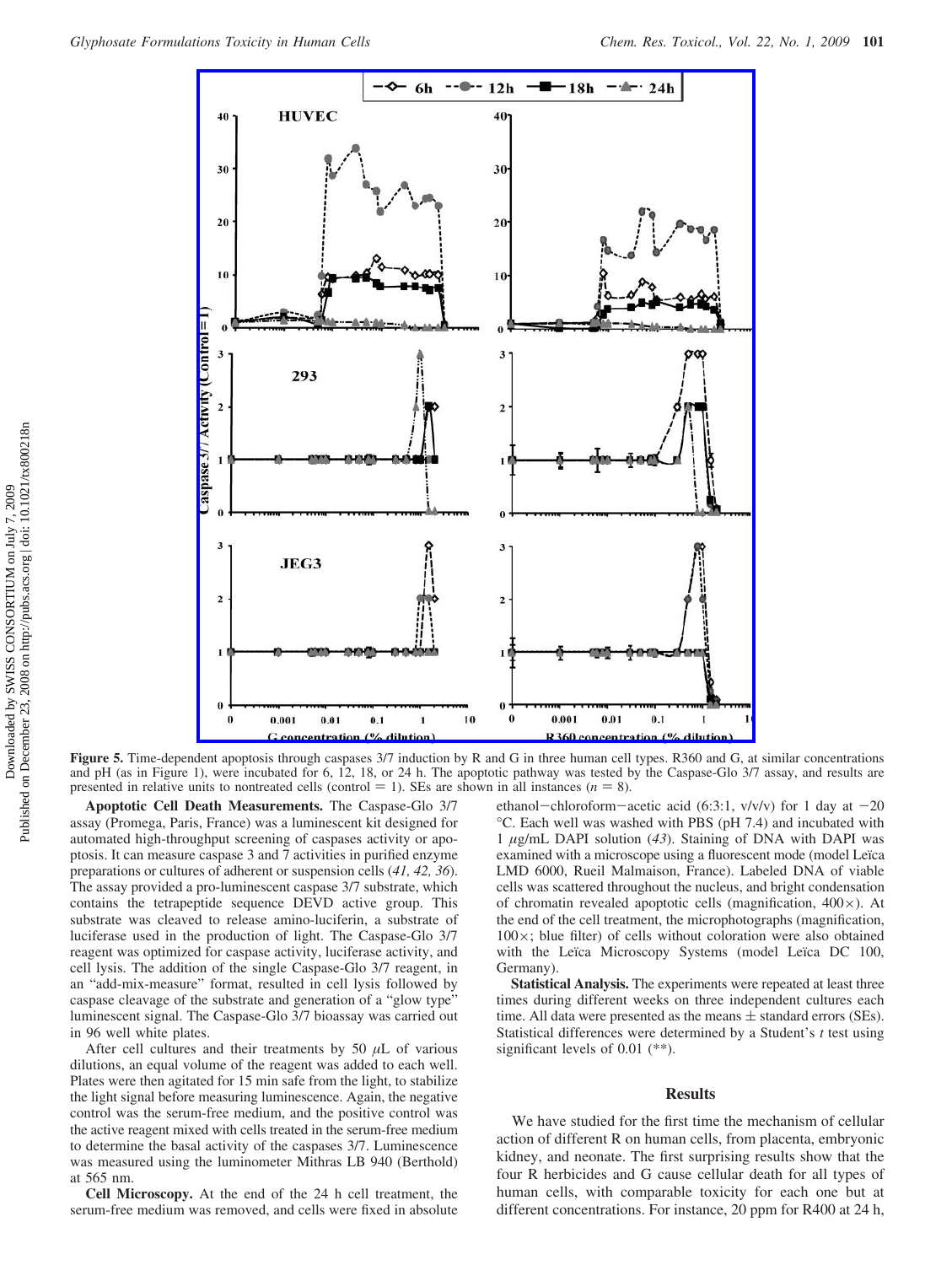

**Figure 6.** Microphotographs of R-treated human cells. The cell types were without coloration (magnification,  $100 \times$ ; blue filter), HUVEC  $(A, B)$ , 293  $(C, D)$ , and JEG3  $(E, F)$ , and were incubated with 0.005% of R400 or not (controls) in serum-free medium for 24 h. Microphotographs were obtained with the Leïca Microscopy Systems (model Leïca DC 100).

the most toxic, corresponds approximately to  $47 \mu M$  G (8 ppm) with adjuvants (Figure 1). However,  $4-10$  ppm G alone is nontoxic; its toxicity begins around 1%. The mechanism is constant for all R: There is a release of AK, indicative of cell membrane damage, and an inhibition of the mitochondrial SD (Figure 1). For all R, the membrane damage  $(AK)$  is  $1.5-2$ times more sensitive than mitochondrial activity (SD) for 293 and JEG3 or equally sensitive for HUVEC. By contrast, G induces mitochondrial toxicity without cell membrane damage. Unexpectedly, R400 is more toxic than another formulation containing more G, such as R450; the latter is in turn more harmful than R360, R7.2, and G in last, but all of them are detrimental nonproportionally to the G concentration that they contain. This is illustrated in Figure 2.

The mitochondrial SD inhibition measures cell asphyxia. It is obvious from Figure 2 that 7.2 or 360 g/L G with adjuvants in R formulations has closely comparable actions on cell death, while 400 or 450 g/L gives inversely proportional effects in another range. This is not an artifact since the embryonic and placental cell lines behave remarkably similarly in that regard and the primary umbilical cord cells have sensitivity for all R and G just analogous to these cell lines (Figure 2). The mortality in all cases is not linearly linked to G. The hypothesis that other substances are implicated has thus to be investigated in the formulation of the product.

Consequently, the major G metabolite, AMPA, and the surfactant POEA, the main claimed adjuvant by the manufacturer (the exact composition is a secret of formulation), have been tested separately in a first approach, in comparison to G and R360 as controls, and in similar conditions as in Figure 1, from very low subagricultural dilutions  $(10^{-6}$  if used pure like claimed by some farmers and  $10^{-4}$  if diluted as recommended at 1%).

G is claimed by the manufacturer to be the active ingredient, and it is claimed to be not toxic for human cells but toxic for vegetable ones when mixed with inert components. Our study demonstrates for the first time that all products including AMPA and POEA provoke SD and AK effects in human cells, and thus mortality (Figure 3), but at different concentrations. Astonishingly, the supposed inert product POEA is the most potent one. From 1 ppm, it begins to alter SD in HUVEC and AK in 293 and JEG3. The mixture R is then more poisonous than G or AMPA. The metabolite AMPA itself destroys the cell membrane (AK release), whatever the cell type. This is not observed with G, which is, however, 3-8 times more inhibitory on SD than AMPA, with some differences between cells. However, because the cell membrane damage is generally more sensitive, the metabolite AMPA is finally more toxic than G on human cells. POEA is the most toxic; if it was the only adjuvant of R360, its maximal concentration would be around <sup>1</sup>-24 ‰, according to the cells. Thus, POEA could be considered as the active ingredient on human cell death and more damaging than G. As R is more viscous than 1‰ POEA plus G, it is obvious that other compounds are in the mixture.

Thus, it was necessary to study the combined effects on cell membrane integrity (by AK release). We have tested the compounds by pairs at maximal levels where alone they do not influence SD (Figure 4). This was to assess the respective role of each one, knowing that R contains all tested compounds when metabolized. In contrast to previous results, the cells reacted differently. The mixtures were more disrupting on embryonic and umbilical cells, respectively, while placental carcinoma cells appeared to be more membrane-resistant but to mixtures only. It is very clear that if G, POEA, or AMPA has a small toxic effect on embryonic cells alone at low levels, the combination of two of them at the same final concentration is significantly deleterious (Figure 4).

We have thus elucidated that R- and G-induced cell death can be due, at least in part, to apoptosis via caspases 3/7 induction (Figure 5). The caspases are activated from 6 h with a maximum at 12 h in all cases, but umbilical primary cells are <sup>60</sup>-160 times more sensitive than lines (293 and JEG3, respectively) at this level. Moreover, G and R360 enhance exactly at the same concentration caspases, from 50 ppm (HUVEC). The adjuvants do not appear to be necessary to render G as a death inducer at this level. Even G alone is 30% more potent on this pathway than R. Surprisingly, G acted very rapidly at concentrations 500-1000 times lower than agricultural use on human cell apoptosis. This apoptotic pathway was also activated at levels 200 times lower for G on caspases than its action on SD for umbilical cells, and for R at levels 60 times lower, in a four times shorter period  $(6-24 h)$ . After 24 h of treatment, the caspases returned to basal level when SD and AK react significantly. These data are consistent with a gradual loss of caspases 3/7 activity in apoptotic cells that undergo secondary necrosis in vitro (*44*).

Our results are confirmed by the morphology of the cells after treatment by R (for instance R400, Figure 6B,D,E) in comparison with the normal cell types (A, C, F). Indeed, the very weak R concentration of 0.005% causes a very important cell death, lack of adhesion, shrinking, and fragmentation in apoptotic bodies. This is confirmed in Figure 7 with the DNA fluorescent labeling with DAPI, for example, with R360 at 0.5% over 24 h. The characteristic fluorescence of apoptotic cells evidencing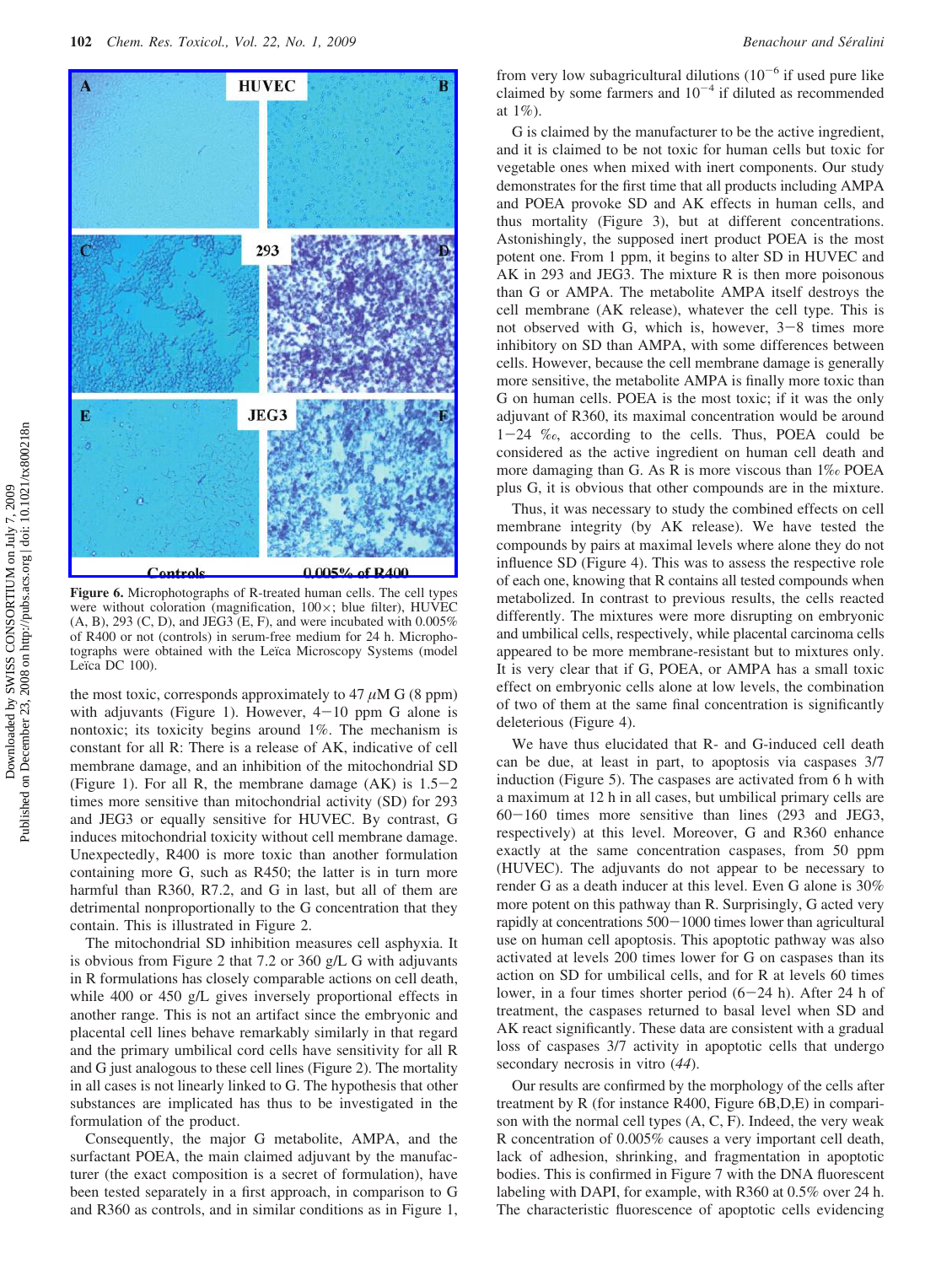

**Figure 7.** Increase of DNA condensation (DAPI test) in R360- or G-treated human cells. The cell types HUVEC (A-C), 293 (D-F), and JEG3 (G-I) were incubated for 24 h with or without 0.5% R360 or G at equivalent concentrations. Staining of DNA with DAPI was examined with a microscope model Leïca LMD 6000, using a fluorescent mode. Labeled DNA of viable cells was scattered throughout the nucleus, and bright condensation of chromatin revealed apoptotic cells (magnification, 400×).

DNA condensation is more visible with the herbicide than in controls (A, D, G) and more after R treatment (C, F, I) than with G alone (B, E, H), for cell lines. The primary cells are similarly sensitive to G than to R, as for caspases activation in Figure 5.

## **Discussion**

We had previously demonstrated (*14*) that G-based formulations were able to affect human placental cell viability at subagricultural doses (0.1% in 18 h) and sexual steroid biosynthesis at lower nontoxic doses (0.01%) and that this was due at least in part to G, but its action was highly amplified by adjuvants, the so-called inert ingredients of R formulations, kept confidential by the companies (*9*). However, the question of a specific cell line action or a time reversible effect remained open. Benachour et al. (*15*) demonstrated that in embryonic cells as well as in normal human placenta and equine testis, there was a similar G-dependent endocrine disruption, through aromatase inhibition, at nontoxic levels. The embryonic cells were even more sensitive: It was discovered that the cell mitochondrial activity was also reached in time- and dose-dependent manners by the G formulation R360. The cytotoxicity was amplified around 14 times between 24 and 72 h (*15*), suggesting either a bioaccumulation or a time-delayed effect and suggesting a cumulative impact, after endocrine disruption, of very low doses around G acceptable daily intake (ADI: 0.3 mg/kg/j), according to the nature of the adjuvants.

To understand in vivo effects through the interpretation of the in cell impacts described above, it is necessary to have knowledge of the dilution and of the processes leading to an elimination of the product in the body. This must be taken into account in regard to its bioaccumultation potential and timedelayed effects. This is why we have measured the caspases activities at different times and G or R concentrations, after having previously demonstrated their effects amplified with time within 3 days, on SD in embryonic and placental cells (*15*).

Moreover, the metabolism of the herbicide has to be considered, and the tests in this study of all the above-cited products approach this question.

All cell types, including primary cultures, react similarly at the membrane and mitochondrial level, justifying the hypothesis that the cell lines used provide excellent models to study human cell toxicity, for instance in placental cells (*18*). We show for the first time that embryonic and umbilical cells also have comparable sensitivity. The most reactive level reached appears to be the cell membrane level for the different formulations, but not for G. The supposed "inert ingredients" play obviously and differently the role of cell membrane disruptors, independently to G, as we have previously proposed (*14*), and this was suggested in fish, amphibians, and microorganisms (*27, 45*) or in plants (*46*). We now demonstrate that in human cells.

The second level is the mitochondrial membrane and the enzymatic reaction in it, SD, localized in the internal membrane in complex II of the respiratory chain (*47*). It is altered in a comparable way, not proportional to G but relatively to the nature and the quantity of the adjuvants that we have previously listed (*15*). This means that the toxicity of G clearly varies with formulations that must imperatively now be used in in vivo tests to study any toxicity (*45*); this also means that the ADI of G must take into account its formulation, since 7.2 or 360 g/L of G may have comparable effects, considerably different to 400 g/L. It would even be more correct to use precisely an ADI of R instead of G. It may also be time-dependent. These ideas are not taken into account yet for regulatory legislation.

The necessity to study combined effects also appears from our results. In fact, the body is always exposed to mixtures and not to single compounds. We have previously demonstrated that mixtures could amplify toxicity for other widely spread pollutants (*2*). For embryonic or neonatal cells, POEA, the major adjuvant, has the highest toxicity, either by itself or amplified <sup>2</sup>-5 times in combination with G or AMPA. It has already been shown that POEA is highly toxic for sea urchin embryos, impinging on transcription (*28*). It is also known that in an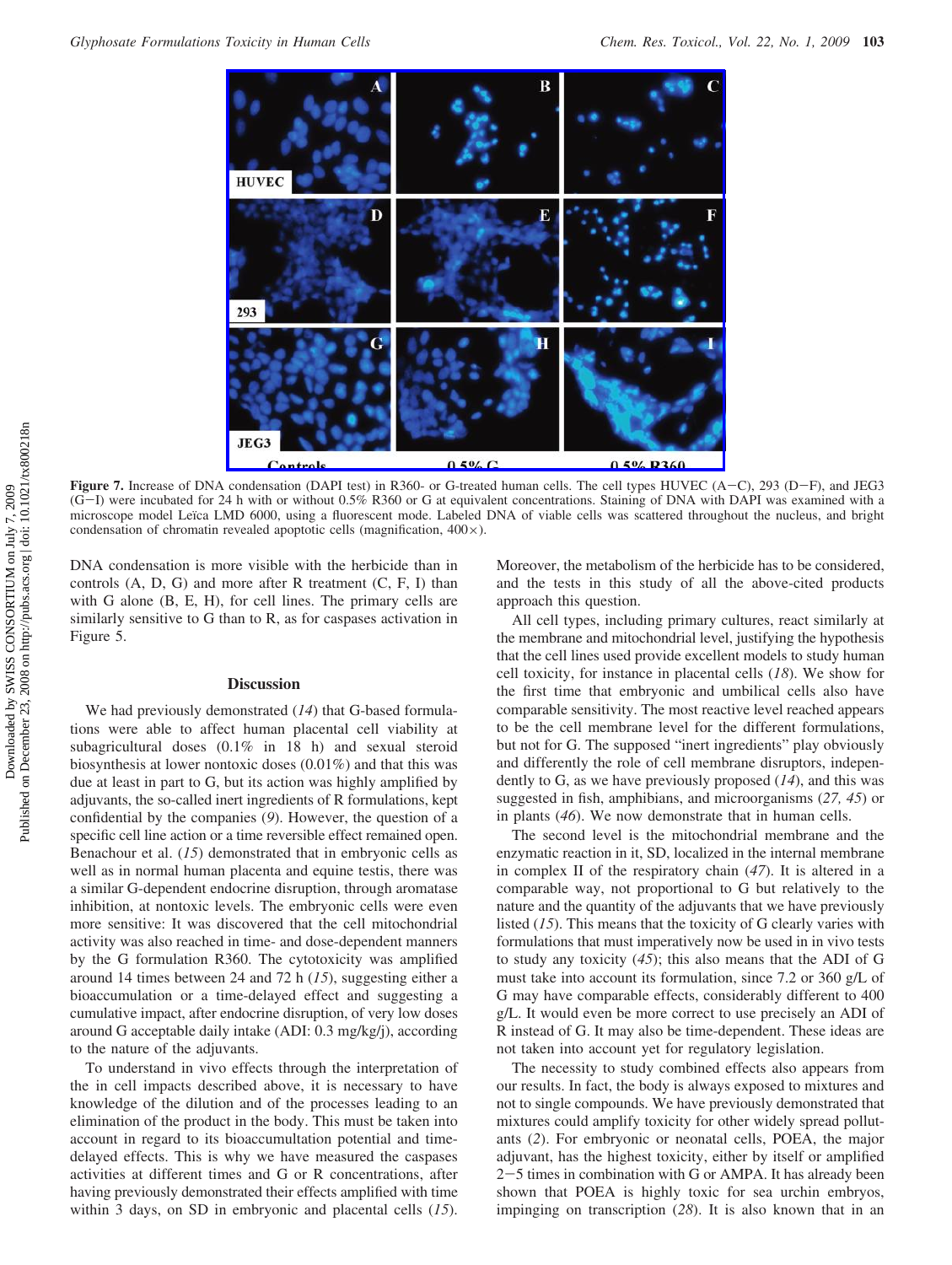aquatic environment, POEA has higher effects than R and G on bacteria, microalgae, protozoa, and crustaceans (*12*). In addition, the known metabolism of G in the soil or plants is supposed to detoxify it in AMPA (*11*); however, here, we demonstrate that AMPA is more toxic than G in human cells, especially on cell membrane. AMPA is also more stable in soil (*48*), in plants, and in food or feed residues (*49*), and more present in wastewater  $(2-35$  ppm) than G  $[0.1-3$  ppm;  $(50)$ ]. It is not toxic alone at these concentrations in our experiments, but it amplifies G or POEA toxicity in combination. The synergic toxicity of all of these compounds is now more obvious.

The induced resistance of placental cancer cells (*51*) could explain a specific difference for JEG3 cells at these levels. The placental cells could form an efficient barrier to mixtures before their death, since the membranes are more resistant, and this could be due to the fact that there are carcinoma-derived cells that have acquired a capacity to excrete xenobiotics.

The caspases 3/7 inducing apoptosis were in fact activated first within 6 h, and then, they decreased with cell mortality. This corroborates the timing observed for another compound (*36*). The caspases induction by G alone is observed at doses that do not provoke cell or mitochondrial membrane damages, indicating a clear G-apoptotic pathway always at subagricultural doses. Mixed with adjuvants, G in R formulations reached the other end points. This suggests that the adjuvants could also play a role in total cell death, through necrosis characterized by organelle alterations with mitochondrial and cell membranes swelling and ruptures (*52*). The most sensitive are umbilical HUVEC cells, for which apoptosis has been described (*53*-*55*), but very rarely induced by a pesticide, for example, in the case of diallyl trisulfide (*56*). Surprisingly, this phenomenon was observed for G and R at similar and low concentrations, as if a cell membrane death receptor was activated (*57, 32*), with no G penetration necessary. The modification of a dependency receptor is another pathway that could be studied (*58*). The apoptotic cell appearance was microscopically confirmed. Then, our next step could be to study the necrotic/apoptotic ratio within short times.

In conclusion, mixtures called "formulations" change cell permeability, toxicity, and pathways of xenobiotics: In all cases, cell death is induced more by R than by AMPA or G, and the latter provokes apoptosis (from 50 ppm in HUVEC cells) without membrane damage. By contrast, G mixed with adjuvants in R formulations disrupts cell and mitochondrial membranes and promotes necrosis. It becomes obvious that the "threshold" level of action of the herbicide should take into account the period and length of exposure, the presence of adjuvants, in particular POEA, metabolism, and bioaccumulation or timedelayed effects. All of the above effects are demonstrated below the recommended herbicide agricultural dilutions (from  $10<sup>4</sup>$ ppm). This clearly confirms that the adjuvants in Roundup formulations are not inert. Moreover, the proprietary mixtures available on the market could cause cell damage and even death around residual levels to be expected, especially in food and feed derived from R formulation-treated crops.

**Acknowledgment.** We thank CRIIGEN, Regional Council of Basse-Normandie, and Human Earth Foundation. This work was also supported by a grant from Fondation Denis Guichard under the aegis of the Fondation de France. We declare that we have no competing financial interest. We thank Dr. Carine Travert for scientific revision of the manuscript.

#### **References**

- (1) Feron, V. J., Cassee, F. R., Groten, J. P., van Vliet, P. W., and van Zorge, J. A. (2002) International issues on human health effects of exposure to chemical mixtures. *Environ. Health Perspect.* 110, 893-899.
- (2) Benachour, N., Moslemi, S., Sipahutar, H., and Séralini, G. E. (2007) Cytotoxic effects and aromatase inhibition by xenobiotic endocrine distrupters alone and in combination. *Toxicol. Appl. Pharmacol. 222*, 129–140.
- (3) Tichy, M., Borek-Dohalsky, V., Rucki, M., Reitmajer, J., and Feltl, L. (2002) Risk assessment of mixtures: Possibility of prediction of interaction between chemicals. *Int. Arch. Occup. Environ. Health* 75, S133-S136.
- (4) Monosson, E. (2005) Chemical mixtures: Considering the evolution of toxicology and chemical assessment. *Environ. Health Perspect.* 113, 383–390.
- (5) Acquavella, J. F., Bruce, H., Alexander, B. H., Mandel, J. S., Gustin, C., Baker, B., Champan, P., and Bleeke, M. (2004) Glyphosate biomonitoring for farmers and their families: Results from the farm family exposure study. *Environ. Health Perspect.* 112, 321-326.
- (6) Takahashi, M., Horie, M., and Aoba, N. (2001) Analysis of glyphosate and its metabolite, aminomethylphosphonic acid, in agricultural products by HPLC. *Shokuhin Eiseigaku Zasshi 42*, 304–308.
- (7) Clive, J. (2007) The global status of the commercialized biotechnological/genetically modified crops: 2006. *Tsitol. Genet. 41*, 10–12.
- (8) IFEN (2006) Report on pesticides in waters: Data 2003-2004. Institut Français de l'Environnement, Orleans, France. *Dossier 5*, 15-20.
- (9) Cox, C. (2004) Glyphosate. *J. Pest. Reform. 24*, 10–15.
- (10) Acquavella, J. F., Weber, J. A., Cullen, M. R., Cruz, O. A., Martens, M. A., Holden, L. R., Riordan, S., Thompson, M., and Farmer, D. (1999) Human ocular effects from self-reported exposures to Roundup herbicides. *Hum. Exp. Toxicol. 18*, 479–86.
- (11) Williams, G. M., Kroes, R., and Munro, I. C. (2000) Safety evaluation and risk assessment of the herbicide Roundup and its active ingredient, glyphosate, for human. *Regul. Toxicol. Pharmacol. 31*, 117–65.
- (12) Tsui, M. T., and Chu, L. M. (2003) Aquatic toxicity of glyphosatebased formulations: comparison between different organisms and the effects of environmental factors. *Chemosphere 52*, 1189–1197.
- (13) Cox, C. (1998) Glyphosate (Roundup). *J. Pest. Reform. 18*, 3–17.
- (14) Richard, S., Moslemi, S., Sipahutar, H., Benachour, N., and Séralini, G. E. (2005) Differential effects of glyphosate and Roundup on human placental cells and aromatase. *En*V*iron. Health Perspect. 113*, 716– 720.
- (15) Benachour, N., Sipahutar, H., Moslemi, S., Gasnier, C., Travert, C., and Séralini, G. E. (2007) Time and dose-dependent effects of Roundup on human embryonic and placental cells and aromatase inhibition. *Arch. Environ. Contam. Toxicol.* 53, 126–133.<br>(16) Savitz, D., Arbuckle, T., Kaczor, D. M., and Curtis, K. (1997) Male
- pesticide exposure and pregnancy outcome. *Am. J. Epidemiol. 146*,  $\left[1025 - 1036\right]$ .
- (17) Kuiper, G. G., Lemmen, J. G., Carlsson, B., Corton, J. C., Safe, S. H., Van der Saag, P. T., Van der Burg, B., and Gustafsson, J. A. (1998) Interaction of estrogenic chemicals and phytoestrogens with estrogen receptor  $\beta$ . *Endocrinology* 139, 4252-4263.
- (18) Letcher, R. J., Van Holstein, I., Drenth, H. J., Norstrom, R. J., Bergman, A., Safe, S., Pieters, R., and van den Berg, M. (1999) Cytotoxicity and aromatase (CYP19) activity modulation by organochlorines in human placental JEG-3 and JAR choriocarcinoma cells. *Toxicol. Appl. Pharmacol. 160*, 10–20.
- (19) L'Azou, B., Fernandez, P., Bareille, R., Beneteau, M., Bourget, C., Cambar, J., and Bordenave, L. (2005) In vitro endothelial cell susceptibility to xenobiotics: Comparison of three cell types. *Cell Biol. Toxicol. 21*, 127–137.
- (20) Thorin, E., and Shreeve, S. M. (1998) Heterogeneity of vascular endothelial cells in normal and disease states. *Pharmacol. Ther. 78*, 155–166.
- (21) Peters, R. J. B. (2005) Man-Made Chemicals in Maternal and Cord Blood. TNO report B&O-A R 2005/129.
- (22) Annas, A., Granberg, A. L., and Brittebo, E. B. (2000) Differential response of cultured human umbilical vein and artery endothelial cells to Ah receptor agonist treatment: CYP-dependent activation of food and environmental mutagens. *Toxicol. Appl. Pharmacol. 169*, 94–101.
- (23) Choi, W., Eum, S. Y., Lee, Y. W., Hennig, B., Robertson, L. W., and Toborek, M. (2003) PCB 104-induced proinflammatory reactions in human vascular endothelial cells: Relationship to cancer metastasis and atherogenesis. *Toxicol. Sci. 75*, 47–56.
- (24) Rathinasamy, K., and Panda, D. (2006) Suppression of microtubule dynamics by benomyl decreases tension across kinetochore pairs and induces apoptosis in cancer cells. *FEBS J. 273*, 4114–4128.
- (25) Kannan, K., Holcombe, R. F., Jain, S. K., Alvarez-Hernandez, X., Chervenak, R., Wolf, R. E., and Glass, J. (2000) Evidence for the